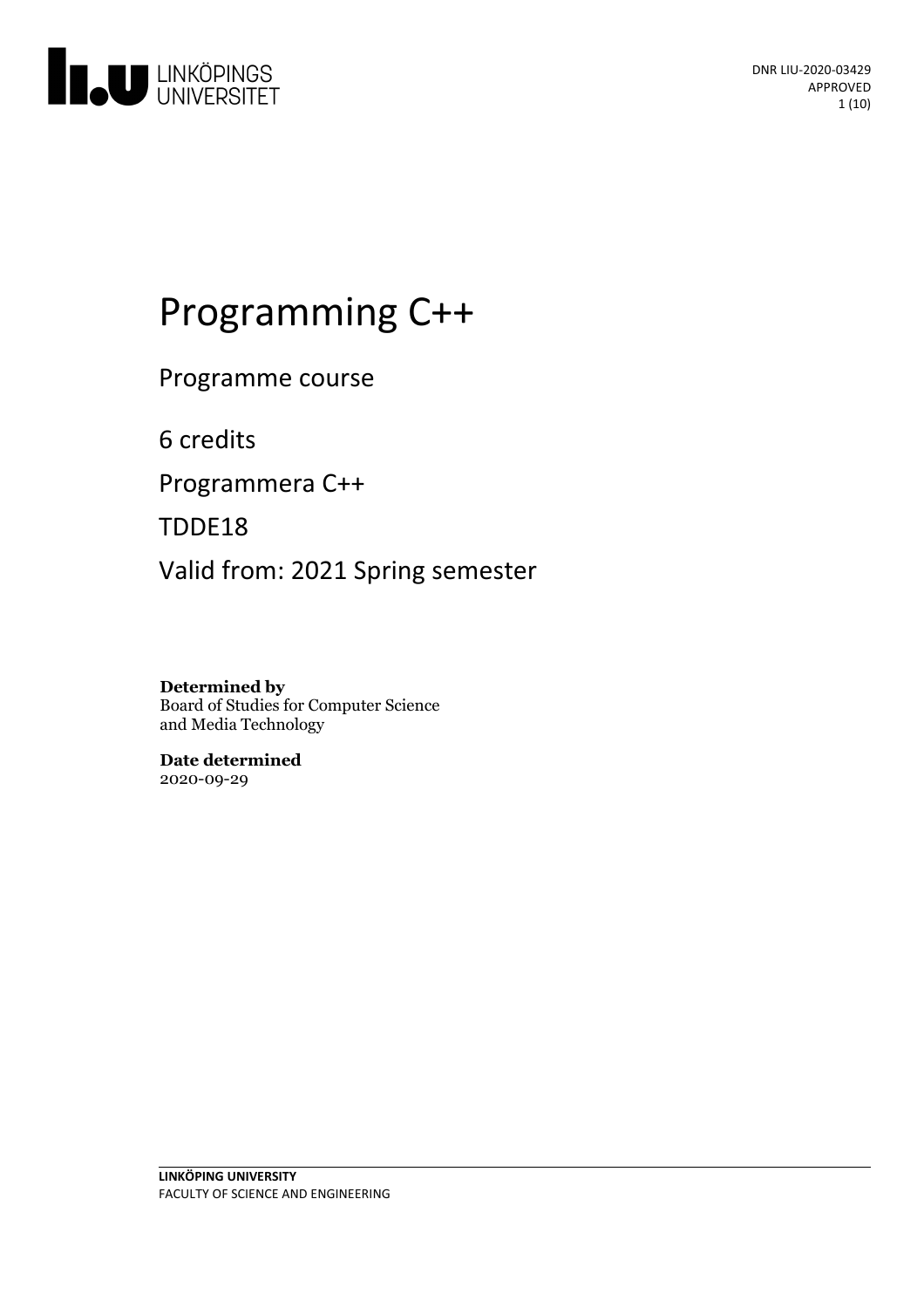# Main field of study

Computer Science and Engineering, Computer Science

# Course level

First cycle

# Advancement level

 $G<sub>2</sub>X$ 

# Course offered for

- Master's Programme in Computer Science
- Master's Programme in Mechanical Engineering
- Master of Science in Industrial Engineering and Management International
- Master of Science in Industrial Engineering and Management
- Master of Science in Design and Product Development
- Master of Science in Information Technology
- Master of Science in Chemical Biology
- Master of Science in Mechanical Engineering
- Chemical Biology, M Sc in Engineering
- Engineering Biology, M Sc in Engineering
- Mechanical Engineering, M Sc in Engineering

# Specific information

Can not be included in the degree together with TDDD33.

# **Prerequisites**

Skill in one imperative, object-oriented or functional programming language.

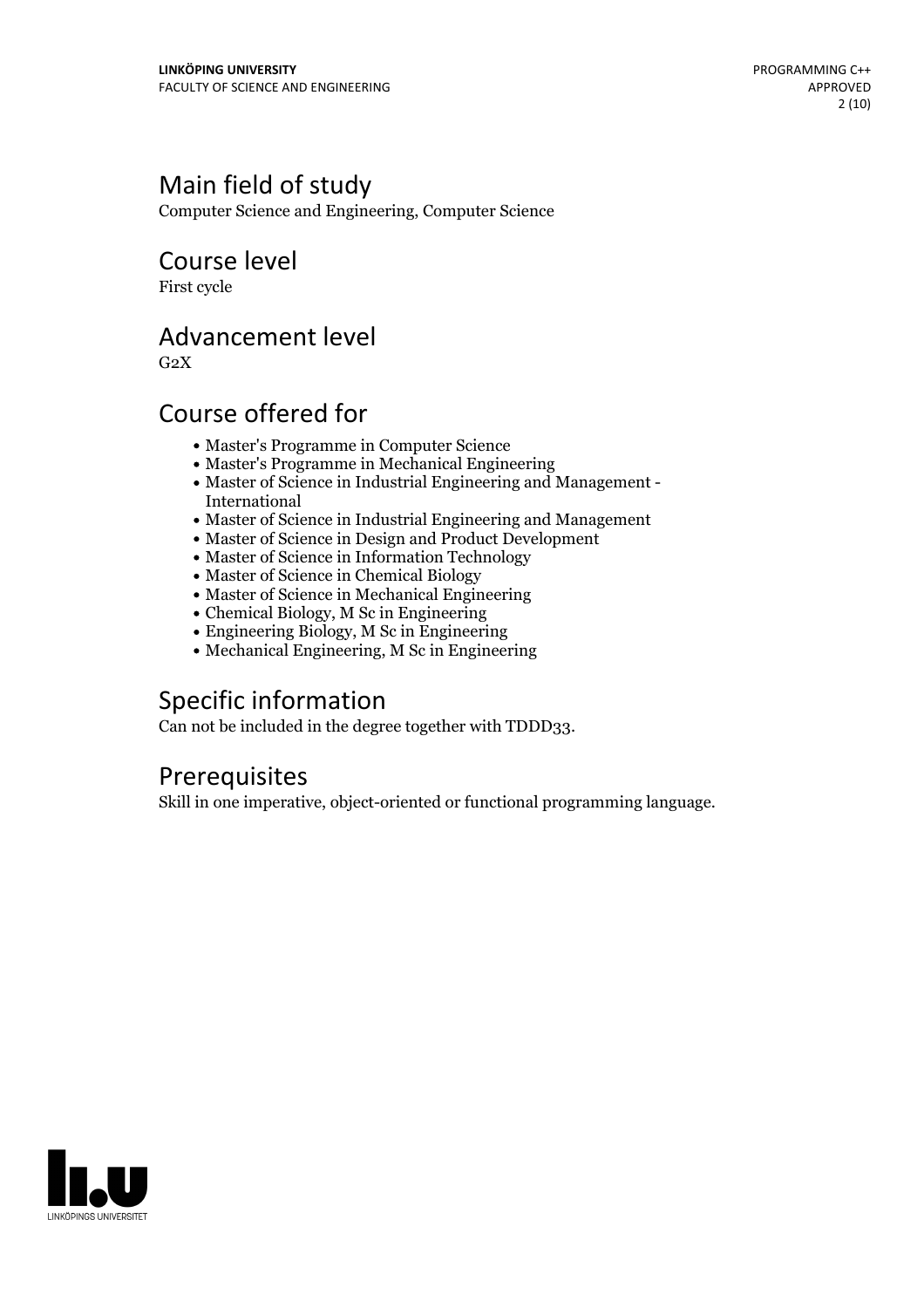# Intended learning outcomes

In the course the student will work to gain programming skill in  $C_{++}$ . It is not an introduction to programming, but may be used as such if the student is prepared to spend extra time learning the foundations of programming. The course focuses on experimental work aimed to discover and learn concepts and limitations of the C++ programming language, as well as common programming practices. After the course the student will be able to:

- Explain and compare C++ language features and be able to apply them to relevant problems
- Use the programming environment and tools provided by a standard
- Explain the function of existing  $C++$  implementations and examples.<br>Write readable, well structured solutions to small programming problems.
- 

### Course content

- 
- Programming: Creating algorithms and problem solving.<br>• Syntax: C++ language features including control statements, operators and types, references, pointers, exceptions, classes, functions, dynamic memory, templates, inheritance, polymorphism and the standard template library. Tools: Linux terminal based programming environment with program
- editor, compiler, debugger and versioning system.

# Teaching and working methods

The course consists of:

- An introduction to the department's computer system and tools (Linux)
- A set of lectures introducing each of the areas of  $C_{++}$  language that we cover. Participating in lectures, lessons and labs is essential to gain all
- 
- A set of computer laborations performed in pairs.<br>• Self studies in order to prepare and complete each laboration on time.<br>• A final individual computer exam with problems covering the topics
- discussed at lectures, lessons and labs.

The course runs over the entire autumn semester.

# Examination

| DAT <sub>1</sub> | Computer examination         | 2 credits      | U, 3, 4, 5 |
|------------------|------------------------------|----------------|------------|
|                  | UPG1 Programming assignments | 4 credits U, G |            |

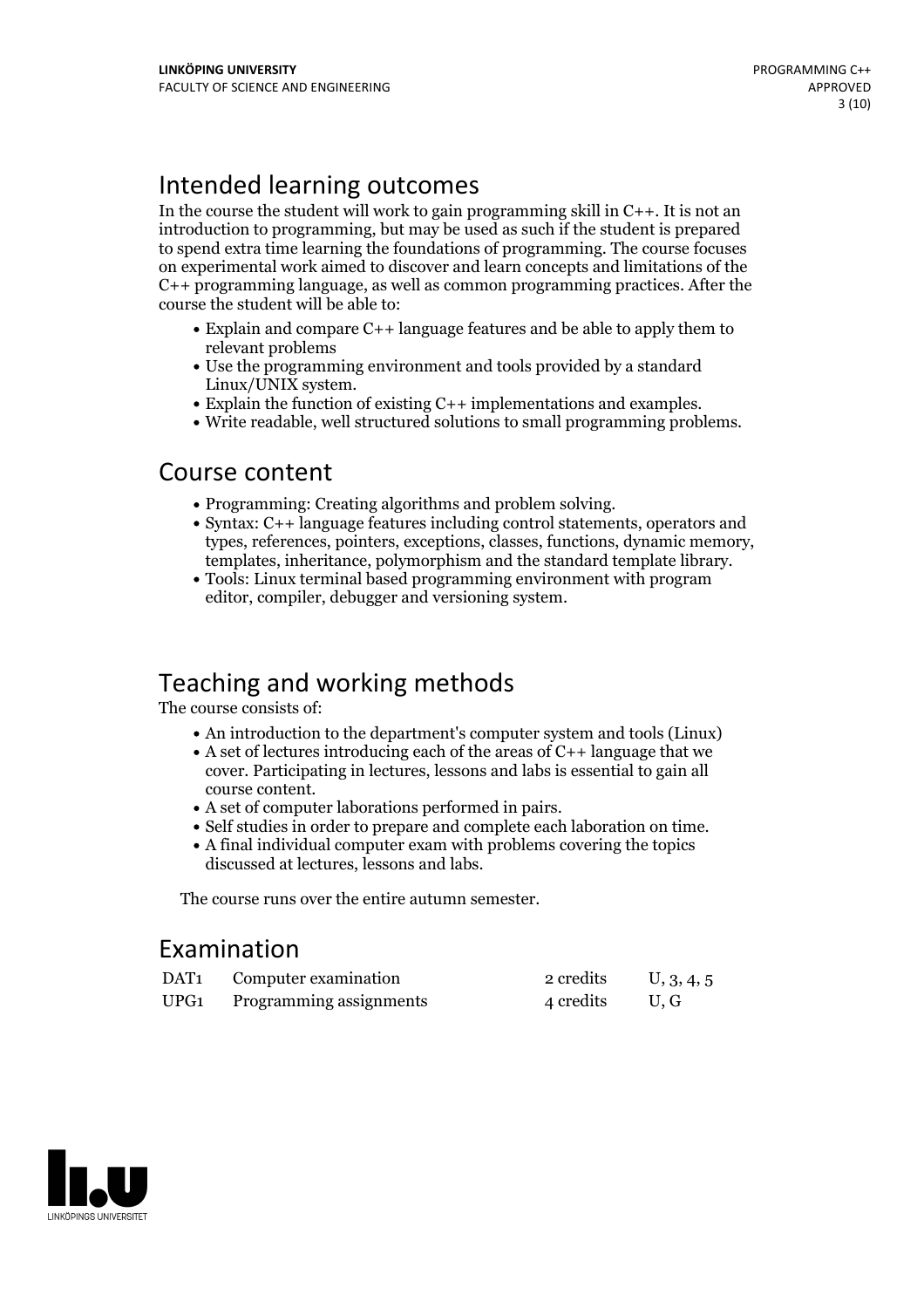# Grades

Four-grade scale, LiU, U, 3, 4, 5

# Other information

### **Supplementarycourses**

Advanced Programming in C++

### **About teaching and examination language**

The teaching language is presented in the Overview tab for each course. The examination language relates to the teaching language as follows:

- If teaching language is Swedish, the course as a whole or in large parts, is taught in Swedish. Please note that although teaching language is Swedish, parts of the course could be given in English. Examination language is Swedish.<br>• If teaching language is Swedish/English, the course as a whole will be
- taught in English if students without prior knowledge of the Swedish language participate. Examination language is Swedish or English (depending on teaching language).
- If teaching language is English, the course as <sup>a</sup> whole is taught in English. Examination language is English.

### **Other**

The course is conducted in a manner where both men's and women's

The planning and implementation of a course should correspond to the course syllabus. The course evaluation should therefore be conducted with the course syllabus as a starting point.

### Department

Institutionen för datavetenskap

### Director of Studies or equivalent Ola Leifler

Examiner Klas Arvidsson

# Course website and other links

<https://www.ida.liu.se/~TDDE18>

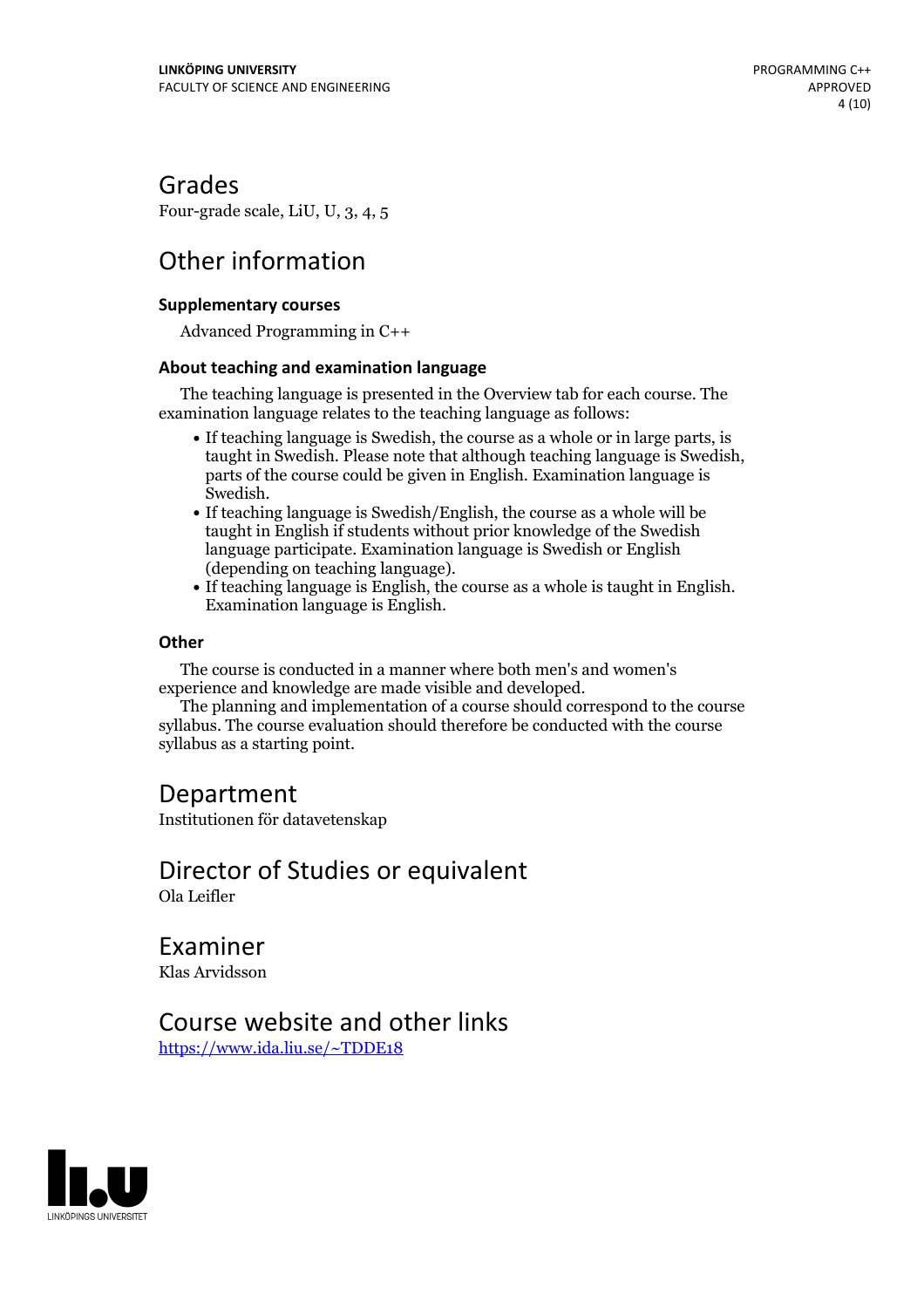# Education components

Preliminary scheduled hours: 110 h Recommended self-study hours: 50 h

# Course literature

### **Other**

C++ Primer (5th edition or later) by Lippman, Lajoie and Moo, or other relevant book covering C++2011 standard. See course homepage for further material and recommendations.

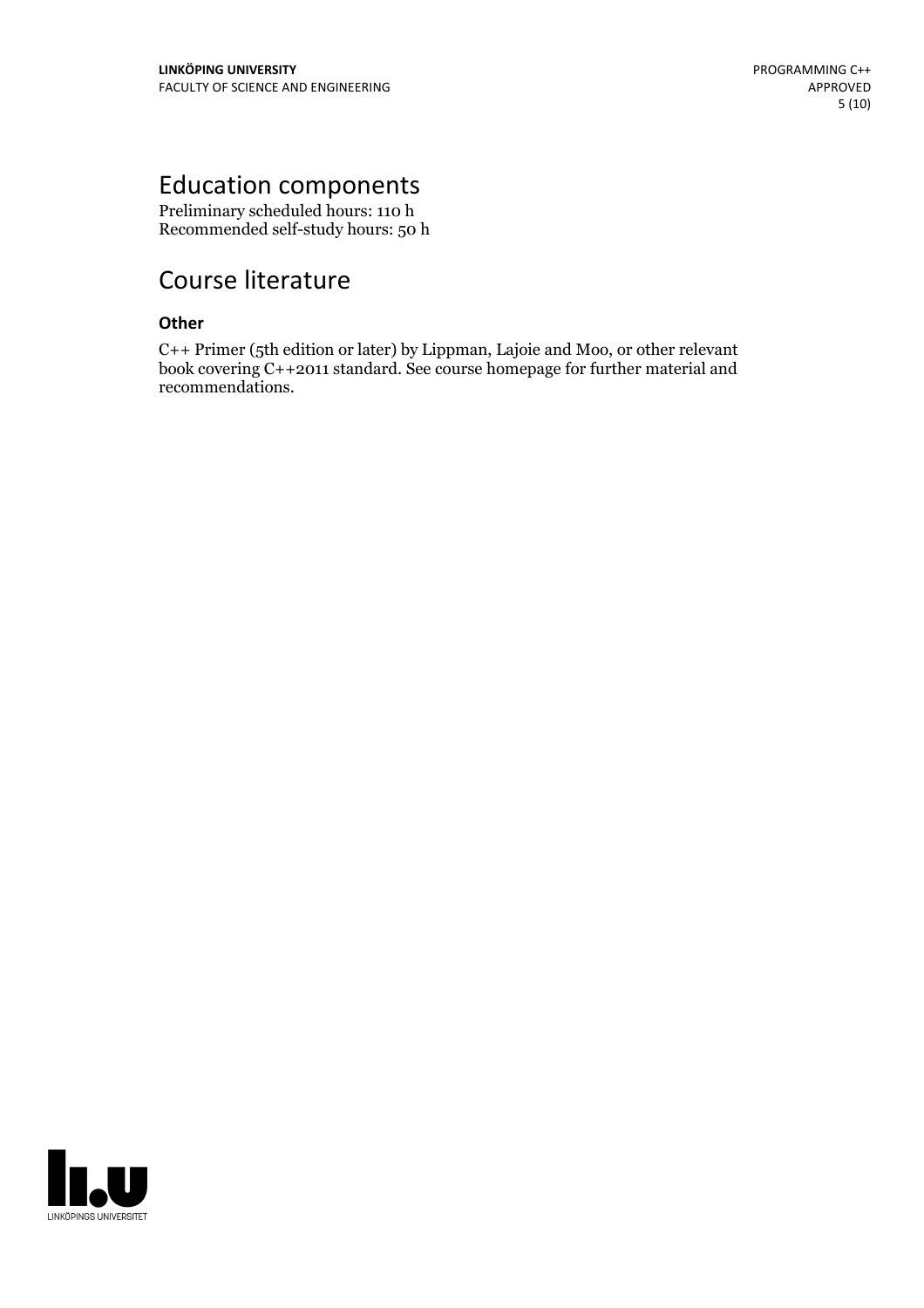# **Common rules**

### **Course syllabus**

A syllabus must be established for each course. The syllabus specifies the aim and contents of the course, and the prior knowledge that a student must have in order to be able to benefit from the course.

### **Timetabling**

Courses are timetabled after a decision has been made for this course concerning its assignment to a timetable module.

### **Interrupting a course**

The vice-chancellor's decision concerning regulations for registration, deregistration and reporting results (Dnr LiU-2015-01241) states that interruptions in study are to be recorded in Ladok. Thus, all students who do not participate in a course for which they have registered must record the interruption, such that the registration on the course can be removed. Deregistration from <sup>a</sup> course is carried outusing <sup>a</sup> web-based form: https://www.lith.liu.se/for-studenter/kurskomplettering?l=en.

### **Cancelled courses**

Courses with few participants (fewer than 10) may be cancelled or organised in a manner that differs from that stated in the course syllabus. The Dean is to deliberate and decide whether a course is to be cancelled or changed from the course syllabus.

### **Guidelines relatingto examinations and examiners**

For details, see Guidelines for education and examination for first-cycle and second-cycle education at Linköping University, Dnr LiU-2019-00920 (http://styrdokument.liu.se/Regelsamling/VisaBeslut/917592).

An examiner must be employed as a teacher at LiU according to the LiU Regulations for Appointments, Dnr LiU-2017-03931 (https://styrdokument.liu.se/Regelsamling/VisaBeslut/622784). For courses in second-cycle, the following teachers can be appointed as examiner: Professor (including Adjunct and Visiting Professor), Associate Professor (including Adjunct), Senior Lecturer (including Adjunct and Visiting Senior Lecturer), Research Fellow, or Postdoc. For courses in first-cycle, Assistant Lecturer (including Adjunct and Visiting Assistant Lecturer) can also be appointed as examiner in addition to those listed for second-cycle courses. In exceptional cases, a Part-time Lecturer can also be appointed as an examiner at both first- and second cycle, see Delegation of authority for the Board of Faculty of Science and Engineering.

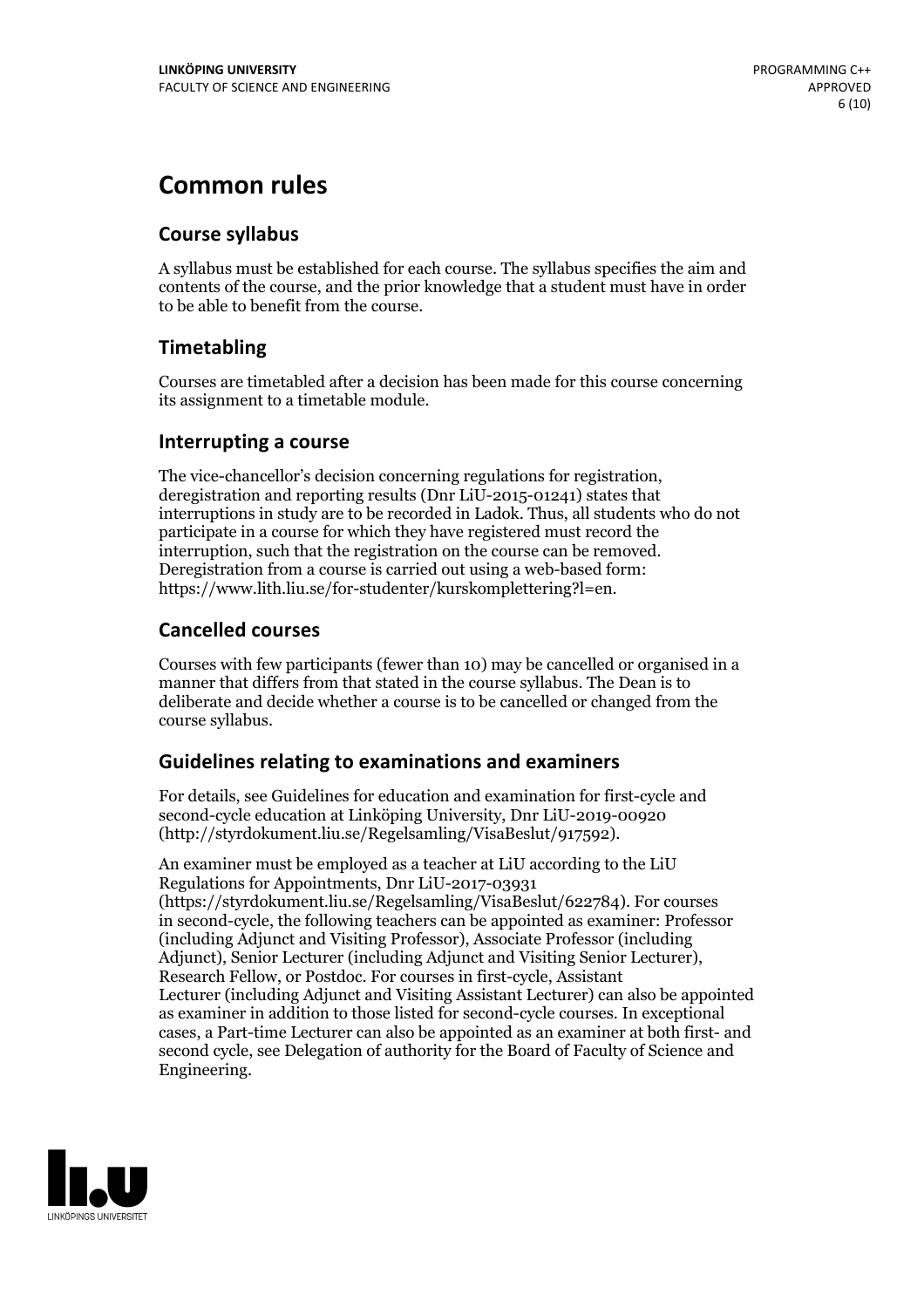### **Forms of examination**

#### **Principles for examination**

Written and oral examinations and digital and computer-based examinations are held at least three times a year: once immediately after the end of the course, once in August, and once (usually) in one of the re-examination periods. Examinations held at other times are to follow a decision of the board of studies.

Principles for examination scheduling for courses that follow the study periods:

- courses given in VT1 are examined for the first time in March, with re-examination in June and August
- courses given in VT2 are examined for the first time in May, with re-examination in August and October
- courses given in HT1 are examined for the first time in October, with re-examination in January and August
- courses given in HT2 are examined for the first time in January, with re-examination in March and in August.

The examination schedule is based on the structure of timetable modules, but there may be deviations from this, mainly in the case of courses that are studied and examined for several programmes and in lower grades (i.e. 1 and 2).

Examinations for courses that the board of studies has decided are to be held in alternate years are held three times during the school year in which the course is given according to the principles stated above.

Examinations for courses that are cancelled orrescheduled such that they are not given in one or several years are held three times during the year that immediately follows the course, with examination scheduling that corresponds to the scheduling that was in force before the course was cancelled or rescheduled.

When a course is given for the last time, the regular examination and two re-<br>examinations will be offered. Thereafter, examinations are phased out by offering three examinations during the following academic year at the same times as the examinations in any substitute course. If there is no substitute course, three examinations will be offered during re-examination periods during the following academic year. Other examination times are decided by the board of studies. In all cases above, the examination is also offered one more time during the academic year after the following, unless the board of studies decides otherwise.

If a course is given during several periods of the year (for programmes, or on different occasions for different programmes) the board or boards of studies determine together the scheduling and frequency of re-examination occasions.

### **Retakes of other forms of examination**

Regulations concerning retakes of other forms of examination than written examinations and digital and computer-based examinations are given in the LiU guidelines for examinations and examiners, http://styrdokument.liu.se/Regelsamling/VisaBeslut/917592.

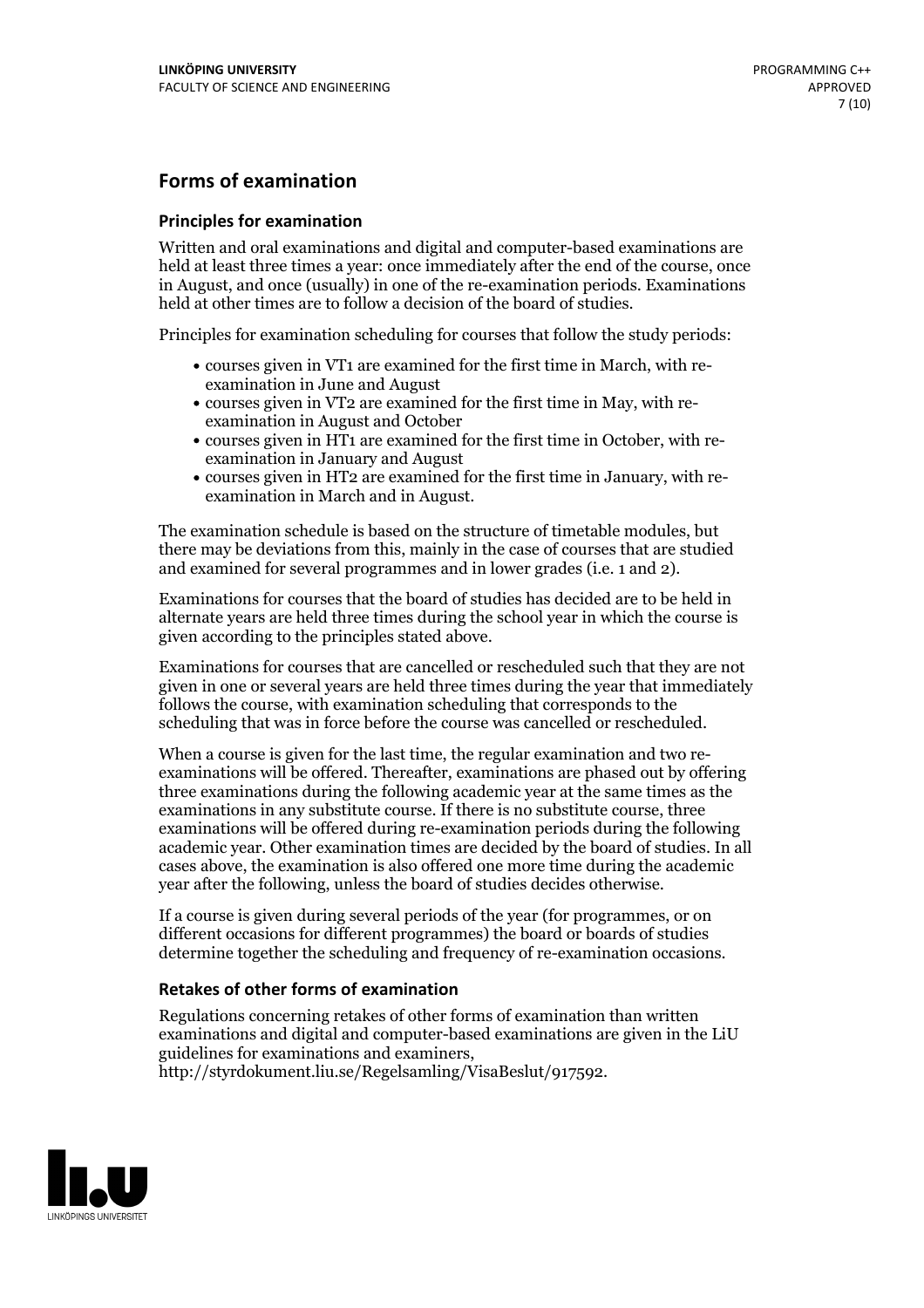#### **Registration for examination**

Until January 31 2021, the following applies according to previous guidelines: In order to take an written, digital or computer-based examination student must register in advance at the Student Portal during the registration period, which Candidates are informed of the location of the examination by email, four days in advance. Students who have not registered for an examination run the risk of being refused admittance to the examination, if space is not available.

From February 1 2021, new guidelines applies for registration for written, digital or computer-based examination, Dnr LiU-2020-02033 (https://styrdokument.liu.se/Regelsamling/VisaBeslut/622682).

Symbols used in the examination registration system:

\*\* denotes that the examination is being given for the penultimate time.

\* denotes that the examination is being given for the last time.

#### **Code of conduct for students during examinations**

Details are given in a decision in the university's rule book: http://styrdokument.liu.se/Regelsamling/VisaBeslut/622682.

#### **Retakes for higher grade**

Students at the Institute of Technology at LiU have the right to retake written examinations and digital and computer-based examinations in an attempt to achieve a higher grade. This is valid for all examination components with code "TEN", "DIT" and "DAT". The same right may not be exercised for other examination components, unless otherwise specified in the course syllabus.

A retake is not possible on courses that are included in an issued degree diploma.

#### **Grades**

The grades that are preferably to be used are Fail (U), Pass (3), Pass not without distinction  $(4)$  and Pass with distinction  $(5)$ .

- Grades U, 3, 4, 5 are to be awarded for courses that have written or digital examinations.<br>• Grades Fail (U) and Pass (G) may be awarded for courses with a large
- degree of practical components such as laboratory work, project work and
- $\bullet$  Grades Fail (U) and Pass (G) are to be used for degree projects and other independent work.

#### **Examination components**

The following examination components and associated module codes are used at the Faculty of Science and Engineering:

Grades U, 3, 4, 5 are to be awarded for written examinations (TEN) and

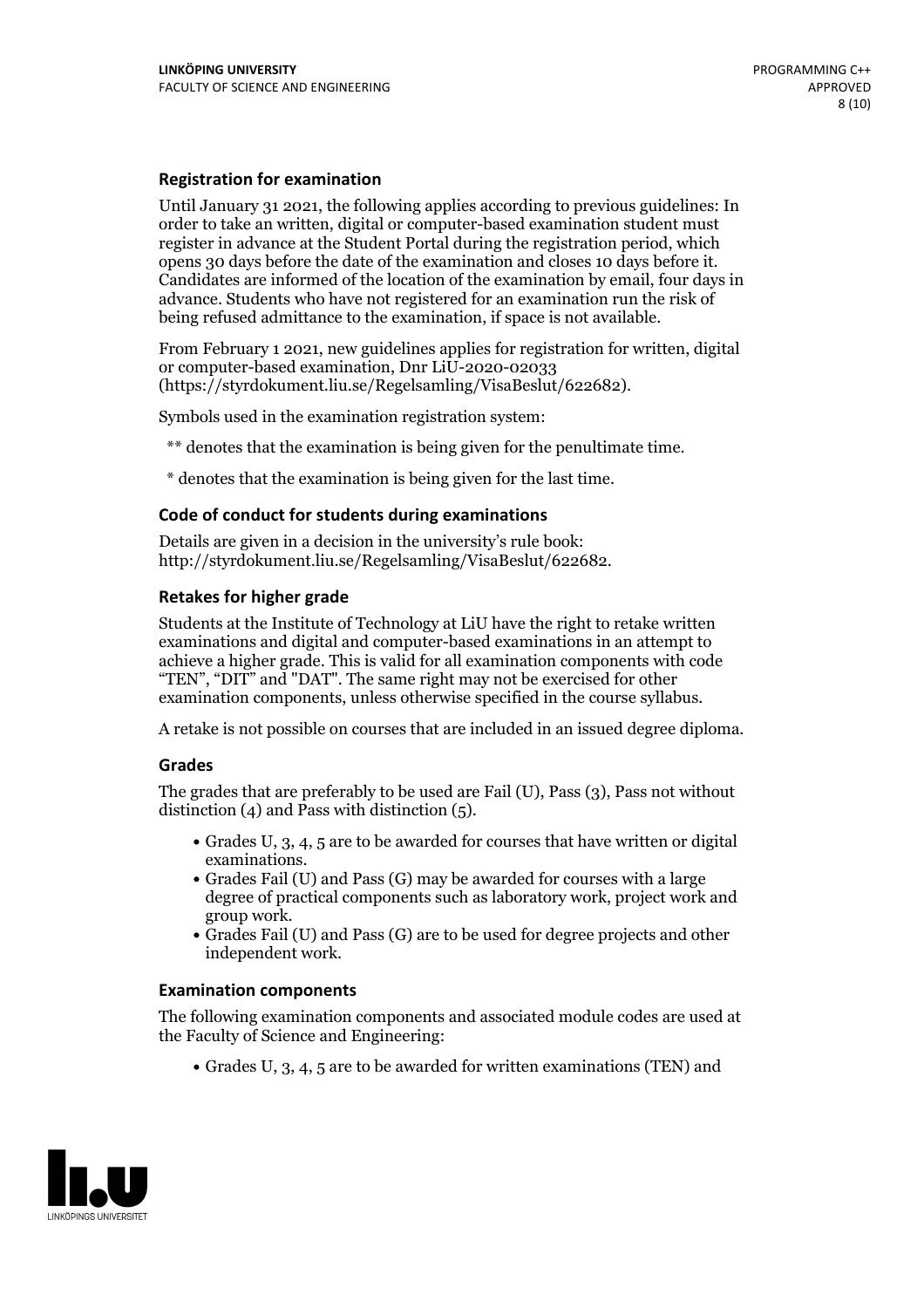- digital examinations (DIT).<br>• Examination components for which the grades Fail (U) and Pass (G) may be awarded are laboratory work (LAB), project work (PRA), preparatory written examination (KTR), digital preparatory written examination (DIK), oral examination (MUN), computer-based examination (DAT), home
- assignment (HEM), and assignment (UPG).<br>• Students receive grades either Fail (U) or Pass (G) for other examination components in which the examination criteria are satisfied principally through active attendance such as tutorial group (BAS) or examination item
- (MOM).<br>• Grades Fail (U) and Pass (G) are to be used for the examination components Opposition (OPPO) and Attendance at thesis presentation (AUSK) (i.e. part of the degree project).

In general, the following applies:

- 
- Mandatory course components must be scored and given <sup>a</sup> module code. Examination components that are not scored, cannot be mandatory. Hence, it is voluntary to participate in these examinations, and the voluntariness must be clearly stated. Additionally, if there are any associated conditions to the examination component, these must be clearly stated as well.<br>• For courses with more than one examination component with grades
- U,3,4,5, it shall be clearly stated how the final grade is weighted.

For mandatory components, the following applies: If special circumstances prevail, and if it is possible with consideration of the nature ofthe compulsory component, the examiner may decide to replace the compulsory component with another equivalent component. (In accordance with the LiU Guidelines for education and examination for first-cycle and second-cycle education at Linköping University, http://styrdokument.liu.se/Regelsamling/VisaBeslut/917592).

For written examinations, the following applies: If the LiU coordinator for students with disabilities has granted a student the right to an adapted examination for a written examination in an examination hall, the student has the right to it. If the coordinator has instead recommended for the student an adapted examination or alternative form of examination, the examiner may grant this if the examiner assesses that it is possible, based on consideration of the course objectives. (In accordance with the LiU Guidelines for education and examination for first-cycle and second-cycle education at Linköping University, http://styrdokument.liu.se/Regelsamling/VisaBeslut/917592).

#### **Reporting of examination results**

The examination results for a student are reported at the relevant department.

#### **Plagiarism**

For examinations that involve the writing of reports, in cases in which it can be assumed that the student has had access to other sources (such as during project work, writing essays, etc.), the material submitted must be prepared in accordance